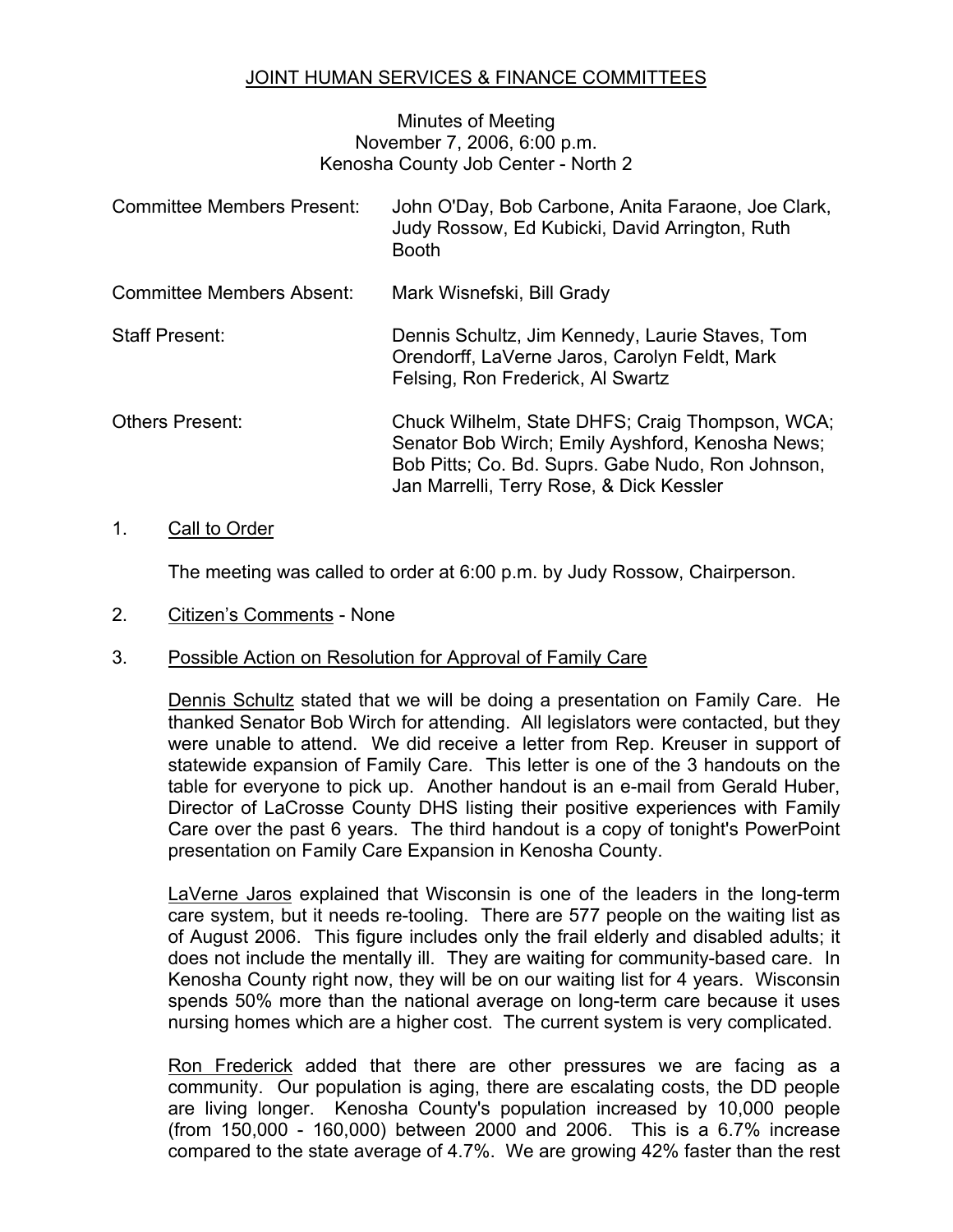of the state. Funding has not kept pace. These are people who are eligible for Medicaid. Family Care should be able to contain the state-wide cost growth, will eliminate our waiting list, and will expand the consumer choice.

Ms. Jaros said that Family Care is currently running in 5 counties. The State wants to use CMO's (Care Management Organizations) instead of one county at a time. Kenosha-Racine would be a 2-county region. In 2007, our COP, CIP and MA Waivers will be phased out as the Family Care CMO takes over responsibility for this care. However, county-run Resource Centers will continue to provide services. We will take 20 people per month off our waiting list until the current waiting list would be emptied at the end of 2008. Current consumers would be transitioned by the end of 2007.

The remaining programs include: Adult Protective Services, Senior Nutrition Program, Guardian Services, Adult Crisis, Meals on Wheels, etc.

Family Care will benefit Kenosha County. We will be able to serve all eligible residents, it would eliminate our waiting list, it will remove long-term financial risk and projected deficits, and there will be an infusion of increased service dollars to the local economy. We have tried on numerous occasions to bring Family Care to Kenosha County since the State created it in 1998. Now it is being done on a national basis. Senator Bob Wirch has supported us in all of our previous attempts.

Jim Kennedy stated that \$16 million was spent for long-term care (LTC) by the Kenosha County Aging and Disability Services divisions in 2006. \$2 million of that is local contribution (consisting of Community Aids and Levy). The other \$14 million is state funding. From 2003 to 2006, the LTC costs have grown by \$2 million in Kenosha County. And nobody has moved from the waiting list. Our local contribution has increased every year due to flat-lined funding. We need to remove this long-term care financial risk. Beginning with 2008, and every year thereafter, the State will withhold \$2.1 million for Family Care. If we continue our current LTC system, it will increase \$2.7 million in 2010 and \$3.6 million in 2015. So, by 2015, \$1.5 million more will be spent if we do not go with Family Care. However, with Family Care, we project that by 2015, \$32 million more program service dollars will be infused into the community.

Laurie Staves added that the Divisions of Aging and Disability Services will be consolidated and operating on a smaller scale. Their budget will go from \$31 million to \$12 million in 2008. The 2007 budget will not be impacted significantly. In 2008, after projected funding, savings, and expenditures, we show a \$1 million savings in the Aging/DDS budget. However, the State requires a contribution of \$2.1 million towards Family Care, which leaves \$1 million unfunded costs. After 2006 is closed out, we will be back to the Human Services and Finance Committees with updated numbers, probably in early spring.

Chuck Wilhelm, Director of the State Bureau of Long Term Support informed everyone that they are also negotiating at the federal level to expand Family Care to Racine-Kenosha. The federal officials are very supportive of this expansion. The State has a \$1 billion budget for Family Care. The State has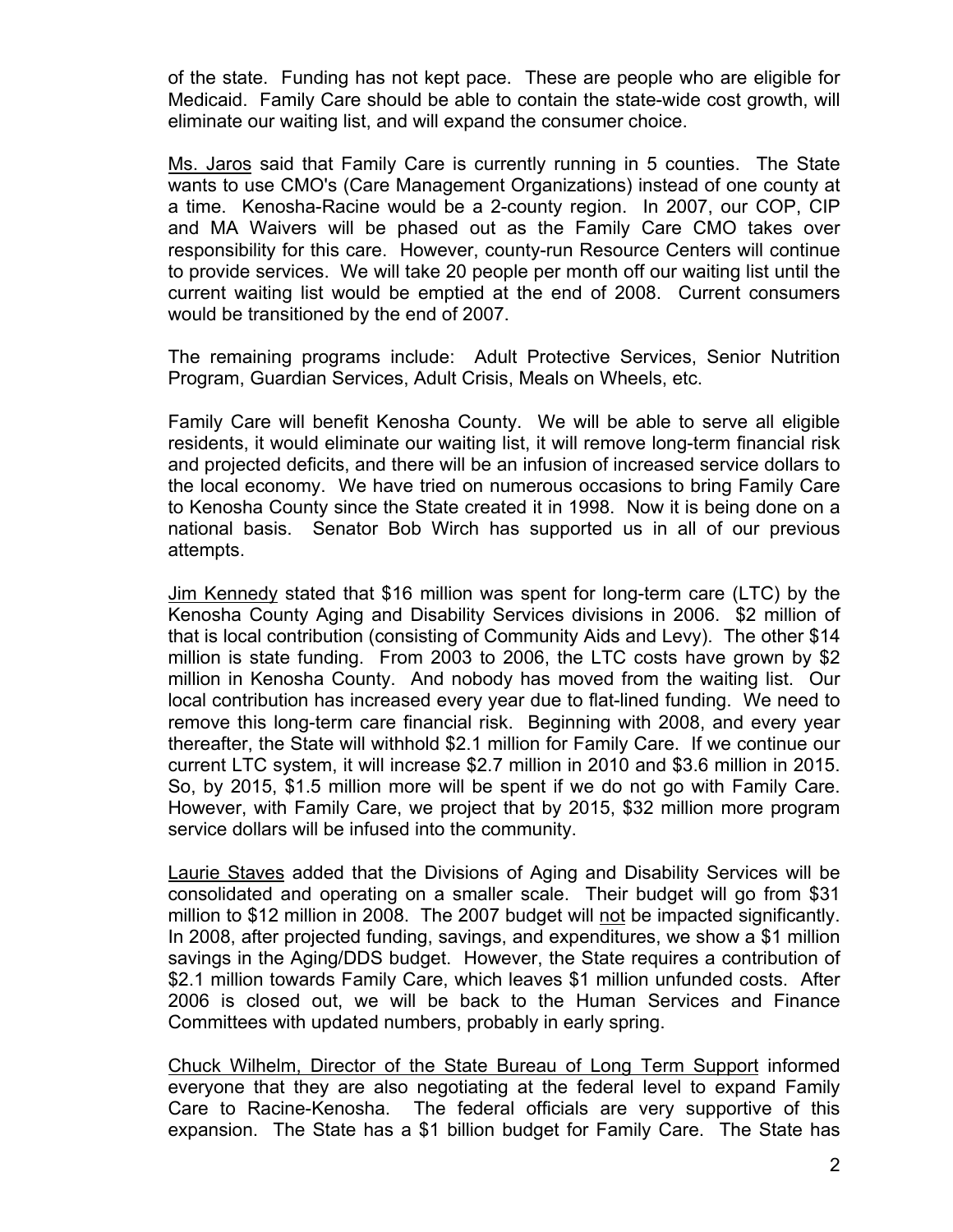been working on Family Care for 10 years now. Family Care does not serve children or people with mental illness. Kenosha County has been running an ADRC (Aging & Disability Services Resource Center) since 1999. Family Care pools all of the pots of money and it can be used more flexibly. It also improves access to services. We don't want people to have to go into a nursing home just to get long-term care. Family Care is much more cost effective. We have had 3 independent assessments of Family Care since its inception. The last one was in October, 2005. It compared people in Family Care with those in fee-forservice. People in Family Care have better outcomes, and the cost to the State and Federal governments is significantly less. Both governments want to expand Family Care in the next 5 years.

In 2 weeks, we will be announcing the RFP results of the CMO chosen to manage the Racine-Kenosha Family Care program. We are providing more funding for an Economic Support worker for Kenosha to process Family Care eligibility, and additional funding to continue the ADRC. Starting in 2009, Family Care will be an entitlement in Kenosha County. In 2007, money will only be transitioned when people are transitioned to Family Care. The money will follow the person.

Counties will not be asked to put in more than their 2005 amount. The WCA has submitted a proposal to the State to reduce the contribution amount. If it's approved, Kenosha's contribution could be reduced from \$2.1 million to \$1.7 million. The State is working with Kenosha County to make things work. If there are issues or concerns, we will raise those to the Governor and the legislature.

Craig Thompson, WCA Legislative Director, said that this is a very significant issue. The State wants all of the levy the counties put into long-term care during 2005. WCA is vehemently opposed to that and is working to get that amount reduced to 22% of the County Community Aids allocation from 2005. We put this in writing to Secretary Nelson. She said she will talk to the Governor and recommend this proposal to him.

The current system is not working. The Community Aids money the State gives to the counties is less than it was in 1987. In Family Care, it's a state rate that goes along with the person. The State has not gone back to the 5 pilot Family Care counties for more levy.

We need to be careful to have enough Economic Support workers. Pilot counties, Milwaukee and LaCrosse, had problems with this issue. Counties will be offloading a lot of risk to the CMO's. Family Care has worked in the 5 pilot counties. When asked what would happen If Kenosha does not do this now, Mr. Thompson replied that Family Care is not mandated yet. You have more leverage in the early stages than you will have later.

Senator Bob Wirch said that we have a commitment here. This is a major expansion of services and this is good. His concern is, there is no free lunch. Mr. Wilhelm replied that fee-for-services is not well managed. We spend a lot of money. Most of the people moving to Family Care are already on MA. This will bring the cost down by about 14%. We can do this without a significant increase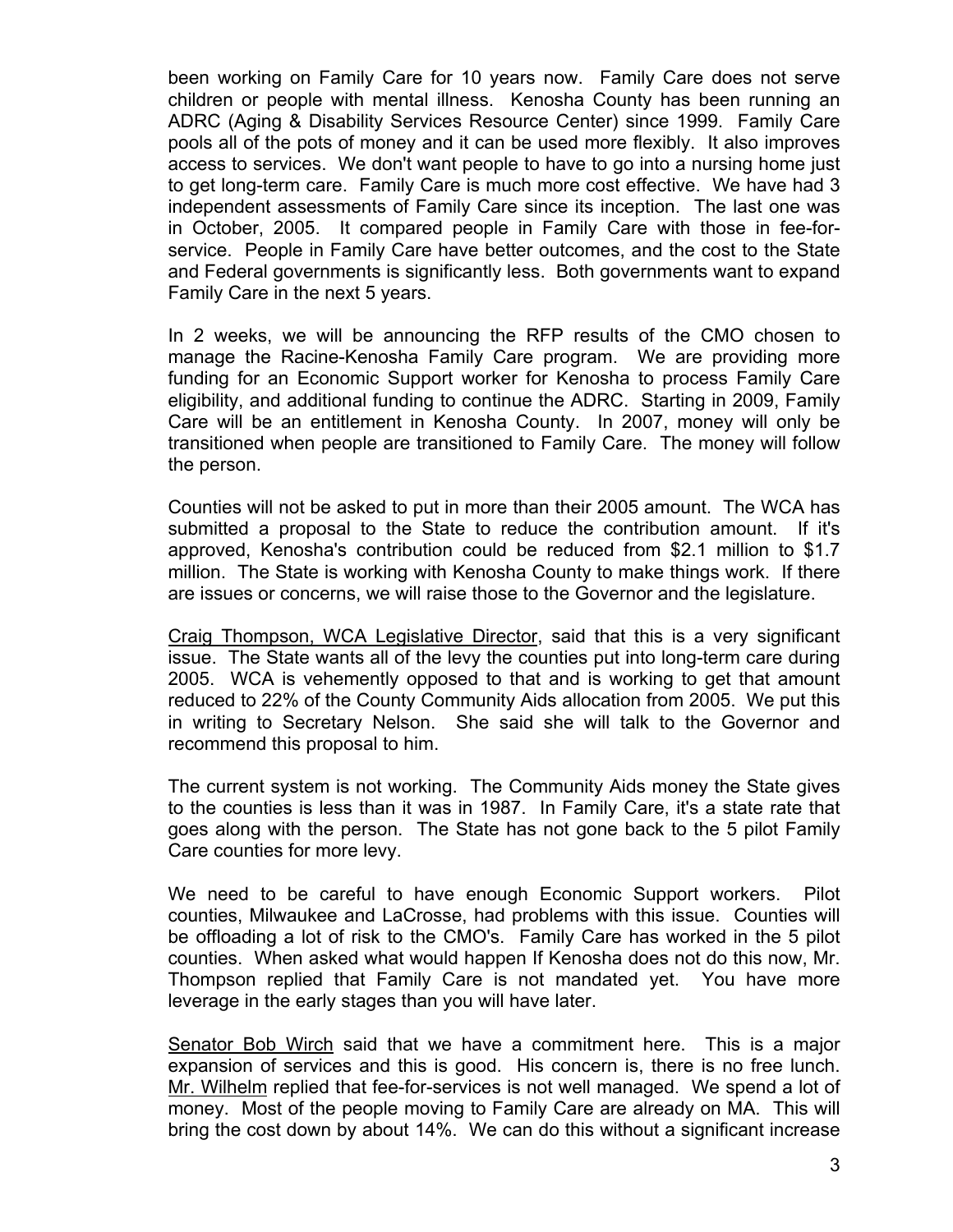in funding. Under Family Care, the federal government will require sound rates. We have a 3% trend factor. Our actuary does that. The federal government has been very supportive of this.

Terry Rose asked Mr. Wilhelm if the State could contribute to the \$1 million unfunded cost for 2008. Mr. Wilhelm replied they could not. They did, however, have \$60,000 for an additional Economic Support worker and additional money for the ADRC.

Mr. Wilhelm stated that if the transition to Family Care moves slower than planned, the State will leave the money for the MA Waivers. Kenosha County has a plan. But if it does not go as planned, we assure you that we will fund the county for those services in 2007. At the end of the year, we will reconcile and pay those costs. Dennis Schultz added that our 2007 budget will not be increased because of delays.

Mr. Wilhelm continued that Kenosha County has historically contributed more money to the elderly and DD clients than Racine. Kenosha County also has been very creative in accessing state and federal funding. Racine spends so little right now, so it's easier for them to transition from the county to the state.

Mr. Rose asked for confirmation that the in the future, Kenosha's contribution will be frozen at the \$2.1 million. Mr. Thompson responded that because Kenosha County is above the 22% amount, the \$2.1 million will be reduced by \$365,000 if the State agrees with the WCA proposal.

Mr. Schultz commented that Family Care is an entitlement like MA and Food Stamps. Our \$2.1 million stays forever. Mr. Thompson added that the CMO will bear the risk in the counties.

Mr. Wilhelm said that it will be the State's responsibility to deal with any deficit in the counties. Getting in early is better than later. The federal government pays 60% of the cost of providing Family Care; the state pays 40%. The federal government gave us a \$5 million grant to reform our long-term care system. This is what we are using to expand Family Care statewide.

Mr. Schultz stated that the DHS tax levy is 14.1% of an \$89 million budget. This goes to the credibility that the state and federal government has been funding us along the way.

Mr. Thompson said that it is a federal law that a CMO cannot put anyone on a waiting list.

Joe Clark said that the question is: Are we willing to spend this money to eliminate the waiting list? What happens when the State lets Family Care go? Mr Clark requested a copy of the latest independent study on Family Care.

Mr. Schultz stated that we have given you a worst case scenario. The \$2.1 million could be reduced by \$365,000 if the WCA proposal is approved by the State. We will still be looking at ways to reduce the \$1 million unfunded cost in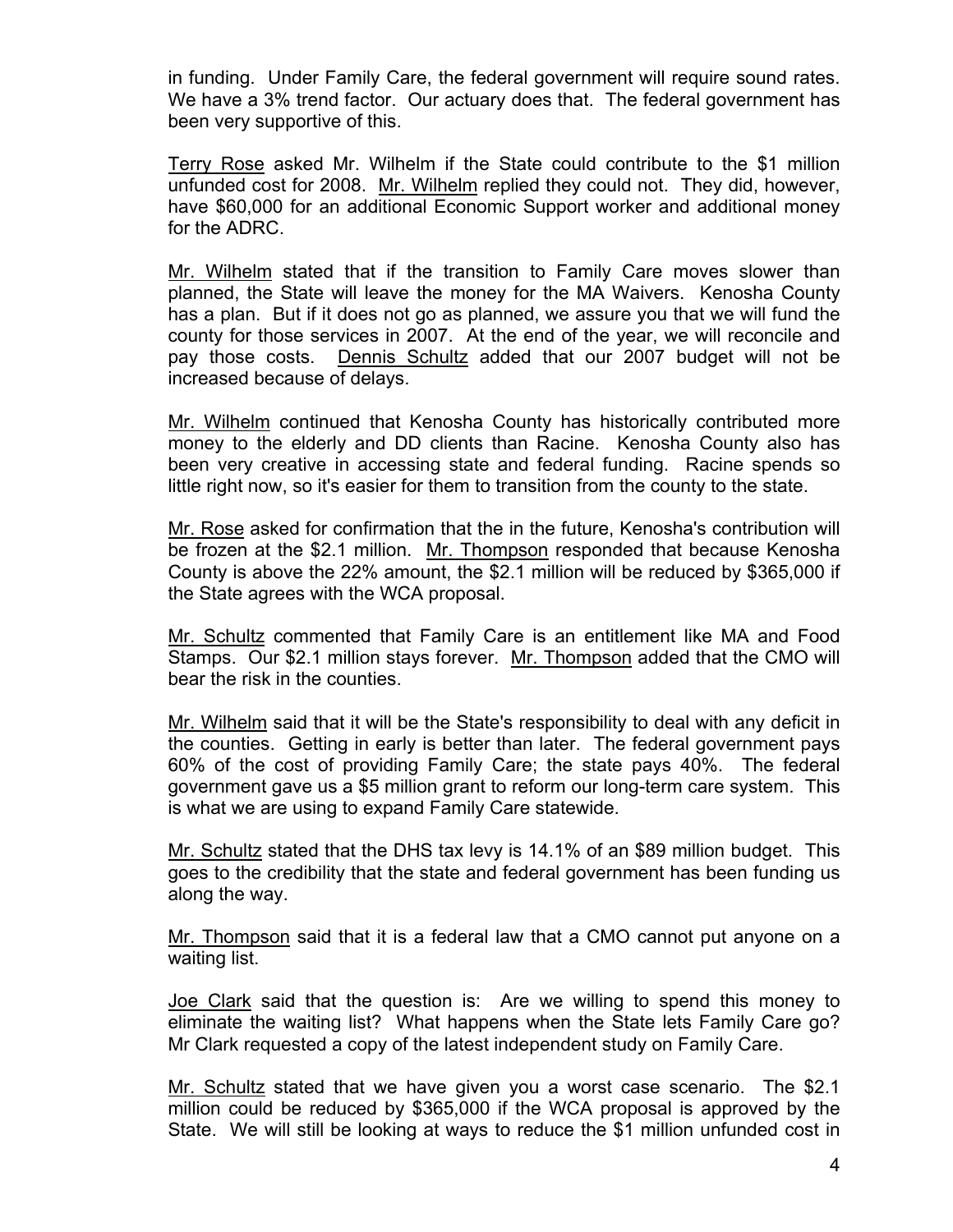2008. This is no different than any other human service program. "I don't want to keep people on waiting lists any longer." It will cost us \$3 million more by 2015 if we do not do Family Care.

Mr. Wilhelm said that we have entitlement right now. This is just a different type of entitlement. Currently, Family Care is running successfully in 5 counties.

Ms. Jaros said the State wants to reduce the number nursing home beds. We would not see a reduction at Brookside. The reduction in beds will be more in the northern part of the state.

Mr. Wilhelm explained that a CMO is a risk-bearing entity. They will contract most of their services.

Ms. Staves said that after the divisions of Aging and Disability Services are consolidated, there will be \$1.1 million saved. There will be a reduced level of employees.

Ms. Jaros cited an example. A mother currently lives in an assisted living facility but has used up all of her assets. She may have to move into a nursing home, but she wants to stay where she is. Her care is cheaper in assisted living. But without Family Care, she has no choice.

Bob Carbone stated that we need to support these people. Mr. Schultz said that we want to start 2/1/07. We need the support of the County Board to do this. We have put forward our presentation on Family Care and taking the 577 people off our waiting list. Bob Pitts, Brookside Care Center Trustee, agreed with Mr. Carbone. Our number one priority is human services to the public. These waiting lists keep increasing. We have an opportunity to go forward and do something good to help people. People will accept a tax increase for a good purpose. Our priorities sometimes get mixed up. How can you compare costs in helping needy people? We need to try this. Let's not close the door on this. The WCA will lobby very hard for funding.

Judy Rossow said that the Chambers in these towns tout Family Care because of the infusion of money into their communities. It is not going to get any better. We don't have any other choice. We need to take this seriously and move forward.